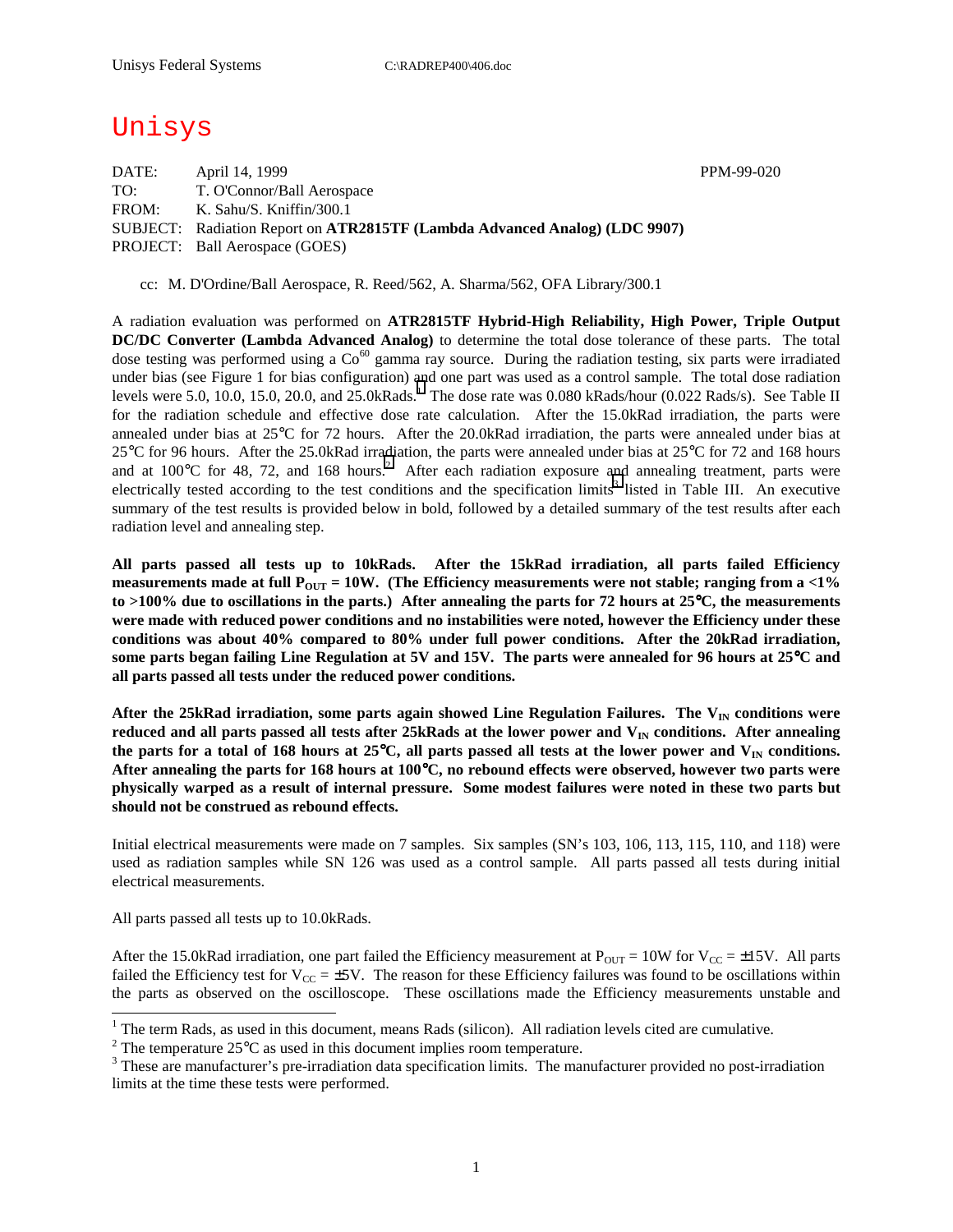unreproduceable under these power conditions. The parts were kept under annealing at room temperature for 72 hours while resolving the Efficiency measurement issue. **All parts passed all other tests.** 

**After annealing the parts for 72 hours at 25**°**C, the Efficiency measurements were made under reduced power conditions similar to the intended application mode.** The Efficiency for  $V_{CC} = 5V$  was made at 4W while the Efficiency for  $V_{\text{CC}} = 15V$  was measured at  $P_{\text{OUT}} = 1.25W$  for +15V and 1.75W for -15V. Under these reduced power output conditions, no instabilities or oscillations were seen in the part. However the Efficiency under these conditions was 40% compared to 80% under the original power conditions. It should be noted that the control sample was measuring about the same as the radiation samples under the reduced power conditions. **This indicates that the application of this part at higher power output can cause problems at 15kRads and above. However,**  the application at the reduced power conditions of 4W at  $V_{CC} = 5V$ , 1.25W at  $V_{CC} = +15V$  and 1.75W at  $V_{CC} =$ **-15V should cause no problems as long as it is noted that the Efficiency is about 40% and not 80% as**  specified at  $P_{OUT} = 10W$  in the manufacturer's data sheet.

After the 20.0kRad irradiation, three parts failed Line Regulation at  $V_{CC} = 5V$  and one part failed Line Regulation at  $V_{\text{CC}} = 15V$ . The failing parts were reading about 4V with a specification limit of 25mV for  $V_{\text{CC}} = 5V$  and a reading of 14V with a specification limit of 75mV for  $V_{CC} = 15V$ . These readings indicate that the converter is not able to regulate under the  $V_{IN}$  conditions of 16V to 40V. See Table 3 for more details. All parts passed all other tests at **the same reduced power levels as at 15kRads.** 

After annealing the parts for 96 hours at 25°C, all failing parts showed recovery in the Line Regulation tests and all parts passed all tests at the same reduced power levels as at 15kRads.

After the 25.0kRad irradiation, one part failed Line Regulation at  $V_{CC} = 5V$  and three parts failed Line Regulation at  $V_{CC}$  = 15V. The Line Regulation measurement conditions were changed at this point to match with the **application conditions of this part for the project.** The  $V_{IN}$  conditions were changed from 16V-40V to the new condition of 22V-37V. Under the new test condition, all parts passed Line Regulation tests at  $V_{CC} = 5V$  and  $\pm 15V$ . This indicates that the application of this part at the  $V_{IN}$  conditions of 16V to 40V can cause problems at **20kRads and above. However, if the input conditions are limited to 22V to 37V, the parts should be able to operate satisfactorily up to 25kRads exposure. All parts passed all other tests at the same reduced power levels as at 15kRads.** 

After annealing the parts for 72 and 168 hours at 25°C, all parts passed all tests at the reduced power levels and reduced  $V_{IN}$  conditions.

After annealing the parts for 96 hours at 100°C, no rebound effects were observed.

After annealing the parts for 168 hours at 100°C, two parts (SN113 and 118) showed physical deformation from internal pressures resulting in modest failures in input ripple and output ripple. No rebound effects were observed.

Table IV provides a summary of the test results with the mean and standard deviation values for each parameter after each irradiation exposure and annealing step.

Any further details about this evaluation can be obtained upon request. If you have any questions, please call us at (301) 731-8954.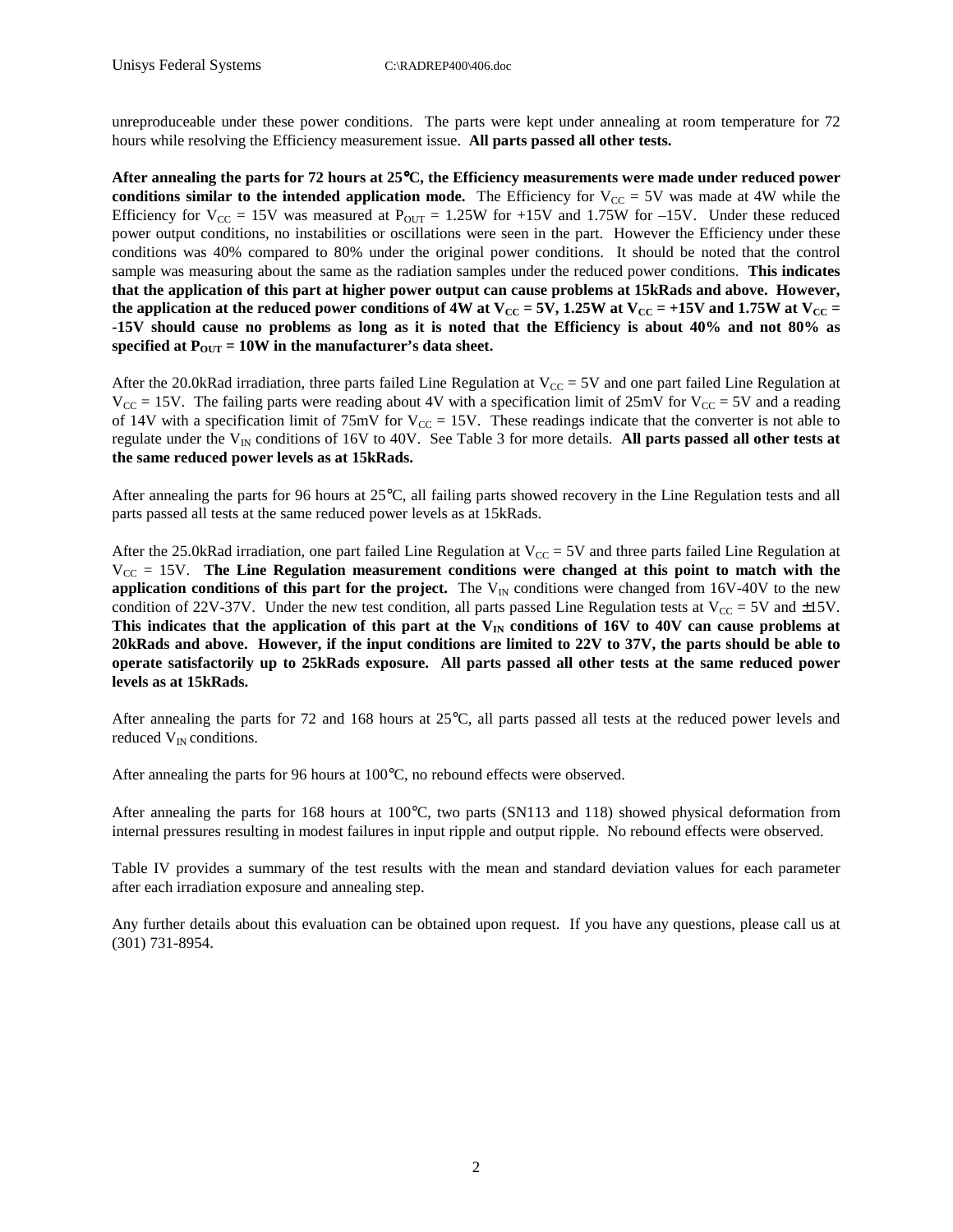### \_\_\_\_\_\_\_\_\_\_\_\_\_\_\_\_\_\_\_\_\_\_\_\_\_\_\_\_\_\_\_\_\_\_\_\_\_\_\_\_\_\_\_\_\_\_\_\_\_\_\_\_\_\_\_\_\_\_\_\_\_\_\_\_\_\_\_\_\_\_\_\_\_\_\_\_\_\_\_\_\_\_\_\_\_\_\_\_\_\_\_ ADVISORY ON THE USE OF THIS DOCUMENT

The information contained in this document has been developed solely for the purpose of providing general guidance to employees of the Goddard Space Flight Center (GSFC). This document may be distributed outside GSFC only as a courtesy to other government agencies and contractors. Any distribution of this document, or application or use of the information contained herein, is expressly conditional upon, and is subject to, the following understandings and limitations:

(a) The information was developed for general guidance only and is subject to change at any time;

(b) The information was developed under unique GSFC laboratory conditions which may differ substantially from outside conditions;

(c) GSFC does not warrant the accuracy of the information when applied or used under other than unique GSFC laboratory conditions;

(d) The information should not be construed as a representation of product performance by either GSFC or the manufacturer;

(e) Neither the United States government nor any person acting on behalf of the United States government assumes any liability resulting from the application or use of the information.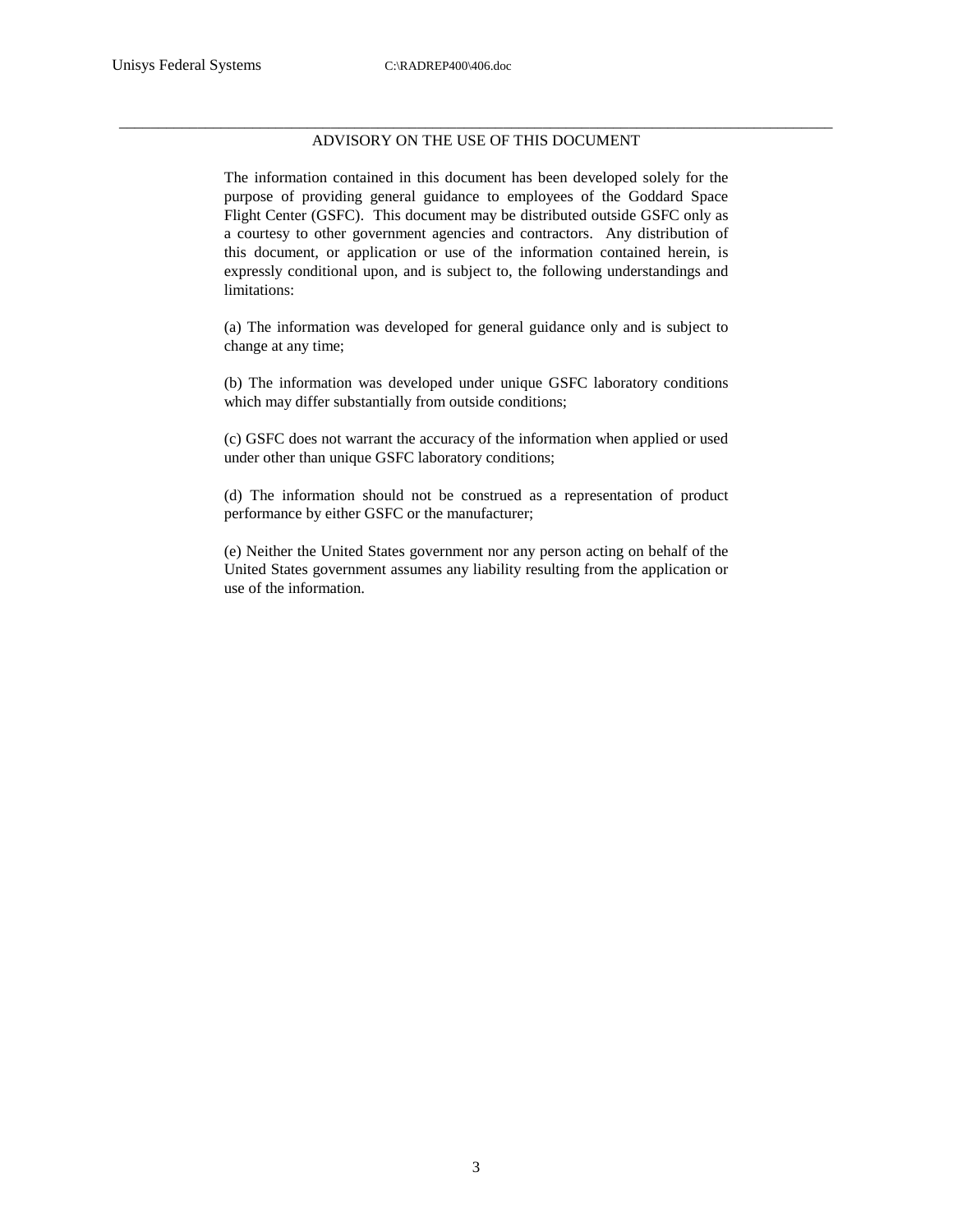

# Figure 1. Radiation Bias Circuit for ATR2815TF

## Pinout:

- 1.  $V_{IN}$
- 2. +5V
- 3. Out COM
- 4. -15V
- 5. +15V
- 6. NC
- 7. Case
- 8. INH
- 9. SYNC IN
- 10. In COM

#### Notes:

- 1.  $R_1 = 4.8\Omega \pm 5\%, 10W$ .
- 2.  $R_2 = 200\Omega \pm 5\%, 2W$ .
- 3.  $C = 0.033 \mu F$ , 10%, 100V.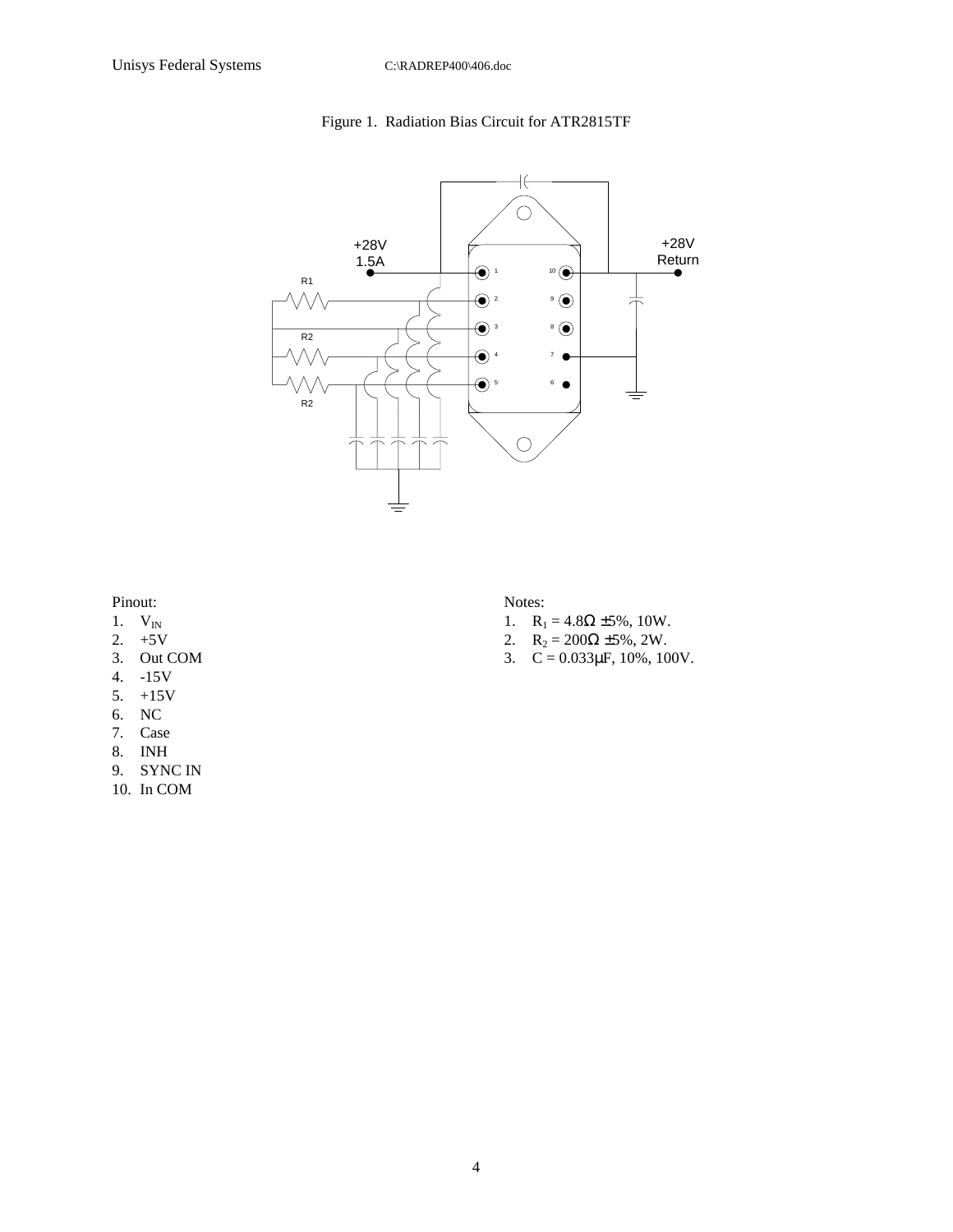| Generic Part Number:                 | ATR2815TF                                  |
|--------------------------------------|--------------------------------------------|
| <b>GOES</b> Part Number              | <b>ATR2815TF</b>                           |
| Charge Number:                       | D-0326-0011-0000-002-0                     |
| Manufacturer:                        | Lambda Advanced Analog                     |
| Lot Date Code (LDC):                 | 9907, 9745                                 |
| <b>Quantity Tested:</b>              | 7                                          |
| Serial Number of Control Samples:    | 126 (LDC9745)                              |
| Serial Numbers of Radiation Samples: | 110, 118, 103, 106, 113, and 115 (LDC9907) |
| Part Function:                       | High Power Triple Output DC/DC Converter   |
| Part Technology:                     | Hybrid                                     |
| Package Style:                       | 10-Pin Metal Hermetic                      |
| Test Equipment:                      | <b>Bench Test</b>                          |
| Test Engineer:                       | S. Norris                                  |

# TABLE I. Part Information

• The manufacturer for this part guaranteed no radiation tolerance/hardness.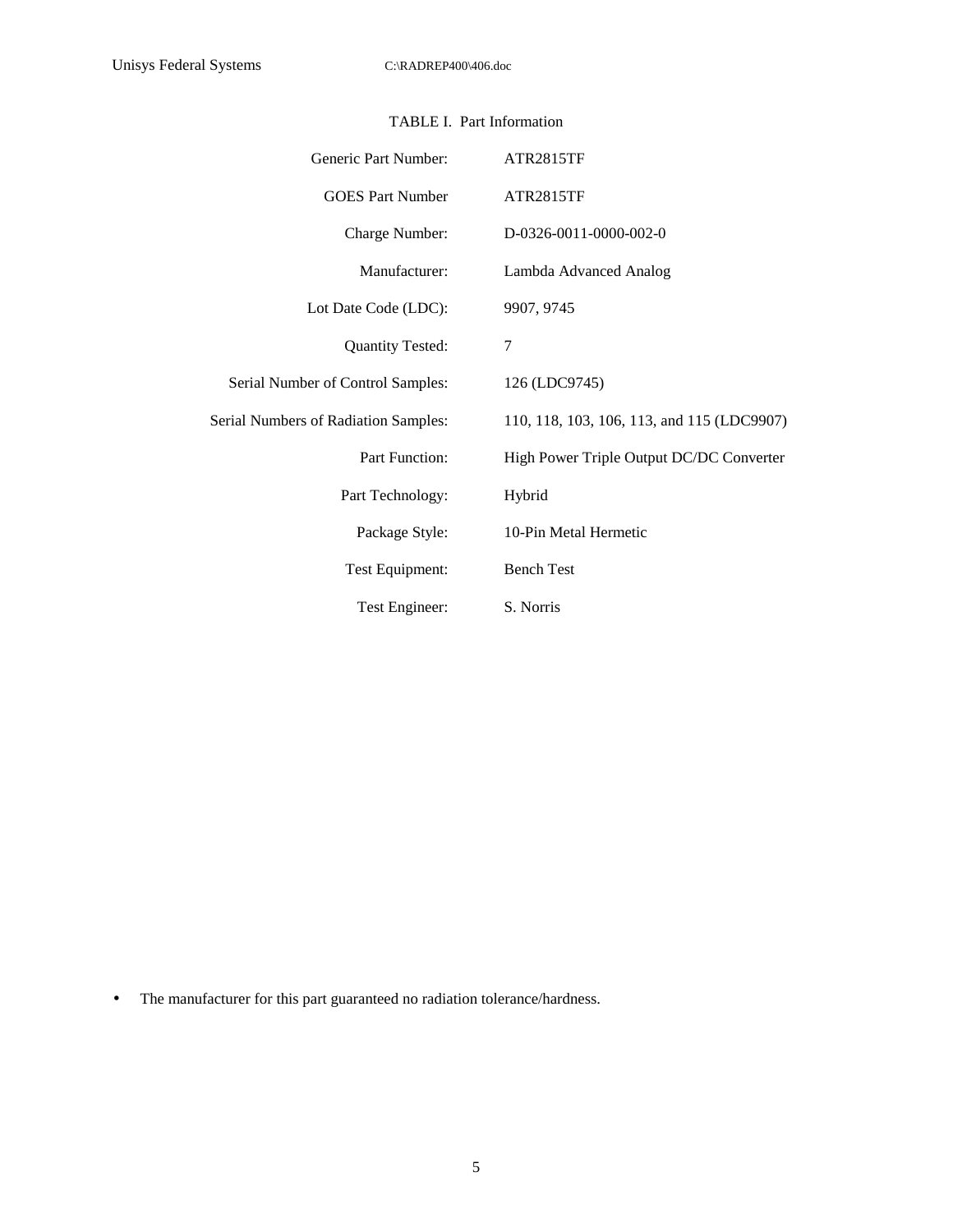| TABLE II. Radiation Schedule for ATR2815TF |  |
|--------------------------------------------|--|
|                                            |  |
|                                            |  |
|                                            |  |
|                                            |  |
|                                            |  |
|                                            |  |
|                                            |  |
|                                            |  |
|                                            |  |
|                                            |  |
|                                            |  |
|                                            |  |
|                                            |  |
|                                            |  |
|                                            |  |
|                                            |  |
|                                            |  |
|                                            |  |
|                                            |  |
|                                            |  |
|                                            |  |
|                                            |  |
|                                            |  |
|                                            |  |
|                                            |  |
|                                            |  |
|                                            |  |

Effective Dose Rate = 25,000 RADS/13 DAYS=80.1 RADS/HOUR=0.022 RADS/SEC

PARTS WERE IRRADIATED AND ANNEALED UNDER BIAS, SEE FIGURE 1.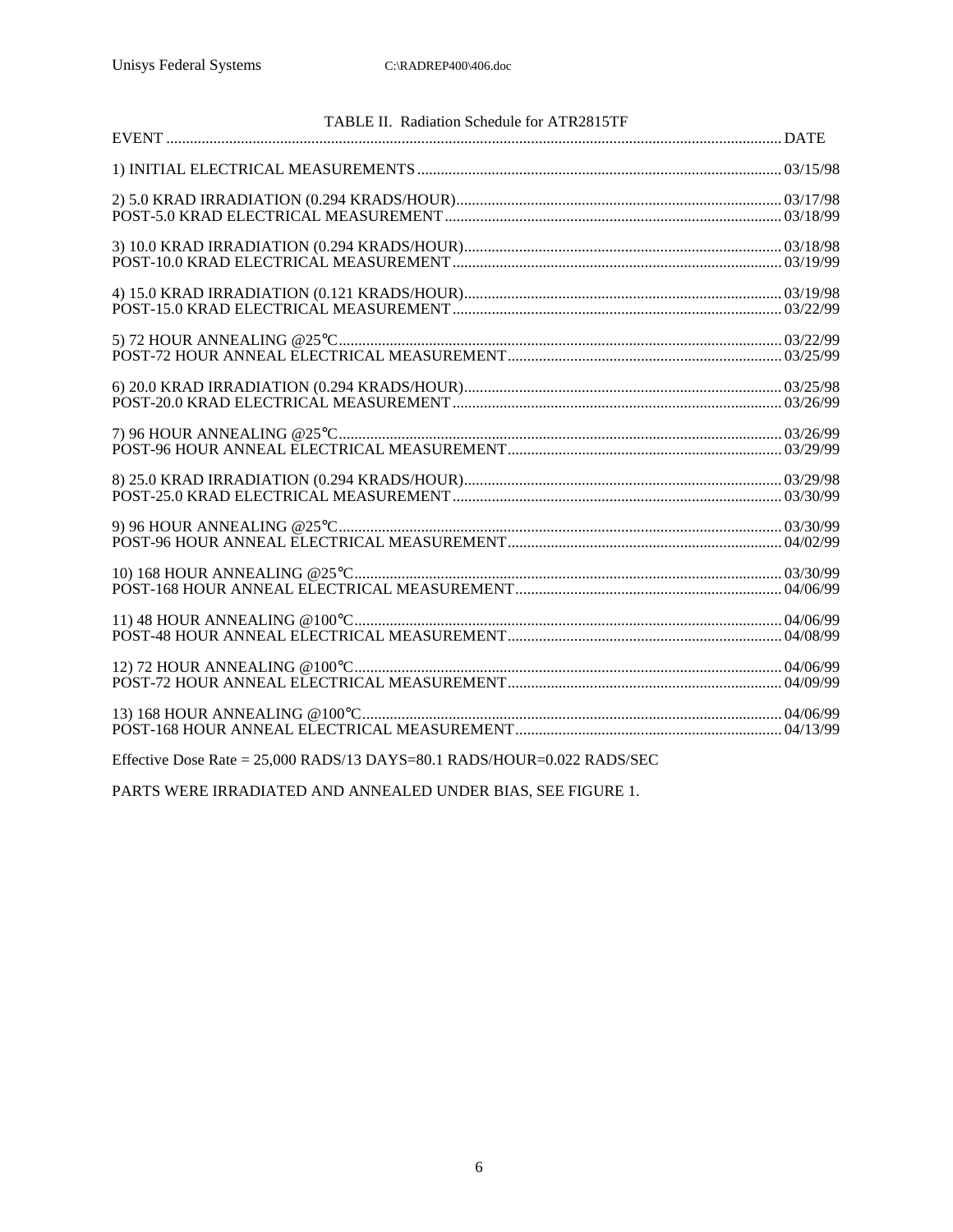## Table III. Electrical Characteristics of ATR2815TF /1

| <b>Test</b>             |                            |                           | Spec.      | Lim.     |                                                                             |
|-------------------------|----------------------------|---------------------------|------------|----------|-----------------------------------------------------------------------------|
| $\#$                    | Parameter                  | <b>Units</b>              | min        | max      | <b>Test Conditions</b>                                                      |
| 1                       | Vout, No Load              | $\boldsymbol{\mathrm{V}}$ | 4.95       | 5.05     | $I_{\text{OUT}} = 0A$                                                       |
| $\boldsymbol{2}$        | Vout, 10W                  | V                         | 4.95       | 5.05     | $P_{\text{OUT}} = 10W$ Replaced by 2A after 15kRads See Note 2              |
| 2A                      | Vout, 4W                   | V                         | 4.95       | 5.05     | $P_{OUT} = 4W$                                                              |
| $\mathbf{3}$            | Efficiency_5V_10W          | $\frac{0}{0}$             | 75         |          | $P_{OUT} = 10W$ Replaced by 3A after 15kRads See Note 2                     |
| 3A                      | Efficiency_5V_4W           | $\frac{0}{0}$             |            |          | $P_{OUT} = 4W$                                                              |
| $\overline{\mathbf{4}}$ | <b>Input Rip.</b>          | mA p-p                    |            | 50       | $P_{OUT} = 5W$                                                              |
| $\overline{\mathbf{5}}$ | Load Reg.                  | mV                        |            | 25       | $P_{OUT} = 5W$                                                              |
| 6                       | Line Reg.                  | mV                        |            | 25       | $V_{IN}$ = 16V to 40V, $P_{OUT}$ = 5W Replaced by 6A at 25kRads See Note 3  |
| 6A                      | Line Reg. 22V-37V          | mV                        |            | 25       | $V_{IN}$ = 22V to 37V, $P_{OUT}$ = 5W                                       |
| $\pmb{7}$               | <b>Output Rip.</b>         | $mA$ p-p                  |            | 60       | $V_{IN} = 28V$                                                              |
|                         |                            |                           |            |          |                                                                             |
| $\mathbf{1}$            | +Vout, No Load             | V                         | 14.85      | 15.15    | $I_{OUT} = 0A$                                                              |
| $\overline{2}$          | -Vout, No Load             | V                         | $-15.15$   |          | -14.85 $I_{OUT} = 0A$                                                       |
| $\mathbf{3}$            | $+$ Vout, 10W              | $\overline{\mathbf{V}}$   | 14.85      | 15.15    | $P_{OUT} = 10W$ Replaced by 3A after 15kRads See Note 2                     |
| $\overline{\mathbf{4}}$ | -Vout, 10W                 | $\mathbf{V}$              | $-15.15$   | $-14.85$ | $P_{OUT} = 10W$ Replaced by 4A after 15kRads See Note 2                     |
| 3A                      | $+$ Vout, 1.25W            | V                         | 14.85      | 15.15    | $P_{OUT} = 1.25W$                                                           |
| 4A                      | $\overline{-V}$ out, 1.75W | $\bf{V}$                  | $-15.15$   |          | -14.85 $P_{\text{OUT}} = 1.75W$                                             |
| $\overline{\mathbf{5}}$ | +Input Rip.                | mA p-p                    |            | 50       | $P_{OUT} = 5W$                                                              |
| 6                       | -Input Rip.                | $mA$ p-p                  |            | 50       | $P_{\text{OUT}} = 5W$                                                       |
| $\overline{7}$          | Efficiency_15V             | $\frac{0}{0}$             | 72         |          | $\pm 15V$ , $P_{OUT} = 10W$ Replaced by 7A after 15kRads See Note 2         |
| $7\mathrm{A}$           | Efficiency_15V             | $\frac{0}{0}$             |            |          | +15V $P_{OUT} = 1.25W$ , -15V $P_{OUT} = 1.75W$                             |
| $\bf 8$                 | Iin, No Load               | mA                        |            | 75       | $I_{\text{OUT}} = 0$ A, Pin 8 (inhibit) = open                              |
| 9                       | +Load Reg.                 | mV                        |            | 75       | $P_{OUT} = 5W$                                                              |
| 10                      | -Load Reg.                 | mV                        |            | 75       | $P_{OUT} = 5W$                                                              |
| 11                      | +Line Reg.                 | mV                        |            | 75       | $V_{IN} = 16V$ to 40V, $P_{OUT} = 5W$ Replaced by 11A at 25kRads See Note 3 |
| 12                      | -Line Reg.                 | mV                        |            | 75       | $V_{IN} = 16V$ to 40V, $P_{OUT} = 5W$ Replaced by 12A at 25kRads See Note 3 |
| <b>11A</b>              | +Line Reg. 22V-37V         | mV                        |            | 75       | $V_{IN} = 22V$ to 37V, $P_{OUT} = 5W$                                       |
| 12A                     | -Line Reg. 22V-37V         | mV                        |            | 75       | $V_{IN} = 22V$ to 37V, $P_{OUT} = 5W$                                       |
| 13                      | +Output Rip.               | $mV$ p-p                  |            | 40       | $V_{IN} = 28V$                                                              |
| 14                      | -Output Rip.               | $mV$ p-p                  |            | 40       | $V_{IN} = 28V$                                                              |
| 15                      | Isolation                  | $\mathbf{M}\Omega$        | <b>100</b> |          | Input to output or any pin to case                                          |

Notes:

1/ These are the manufacturer's non-irradiated data sheet specification limits. The manufacturer provided no postirradiation limits at the time the tests were performed.

2/ Due to oscillations in the parts at full  $P_{OUT} = 10W$ , the Ball Aerospace Radiation Engineer requested that we reduce the power requirements for Vout and Efficiency to 4W which is similar to the intended application mode. 3/ Due to failures in Line Regulation, the Ball Aerospace Radiation Engineer requested that we reduce the  $V_{IN}$ conditions from 16V - 40V to 22V - 37V for Line Regulation, which is similar to the intended application mode.